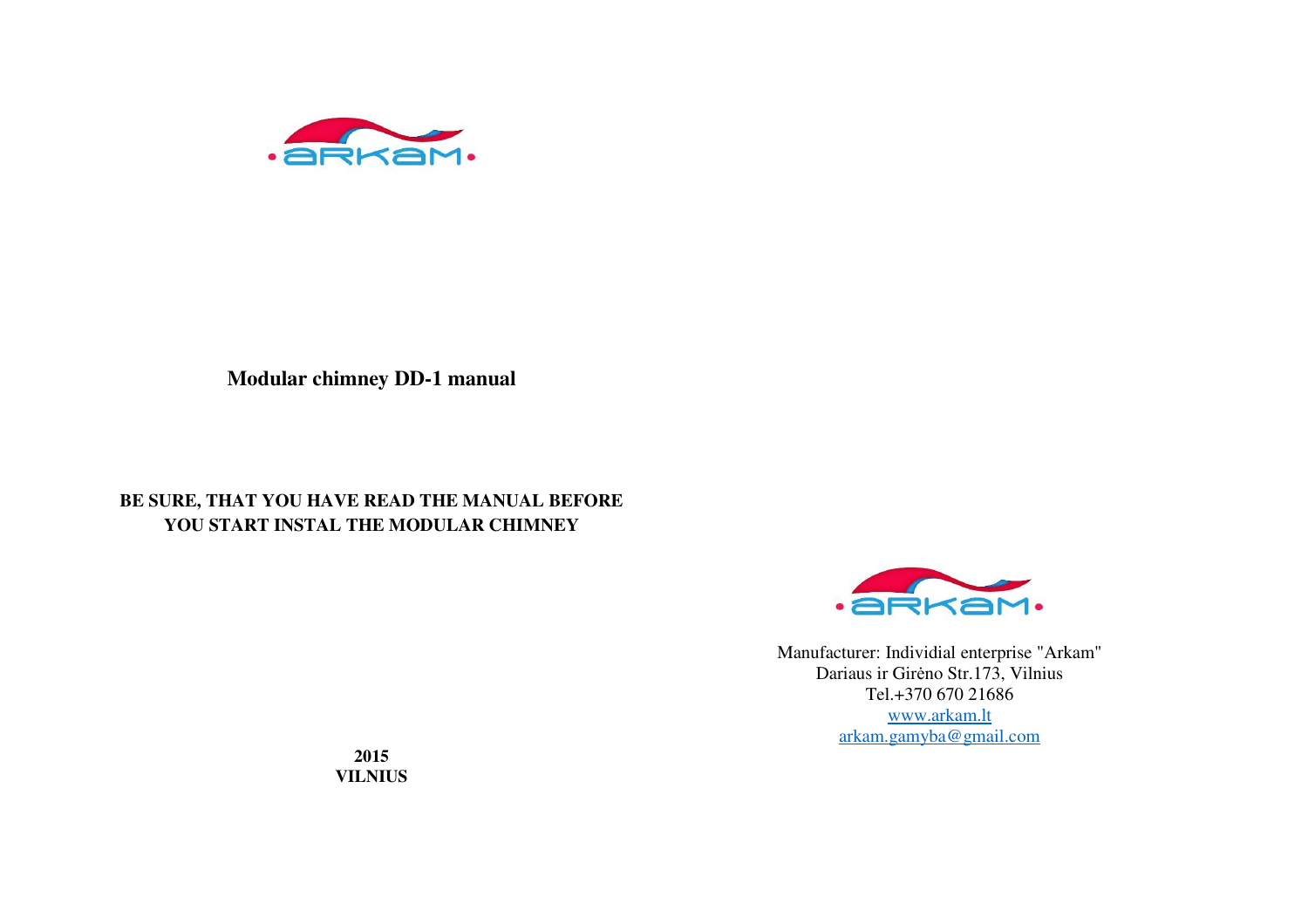#### **Installation of rubber seal**

The rubber seal is design to protect the inside elements of the roof from raining and humidity. If the roof is embossed, then need to instal the flat metalplate, which covers the overlap of the roof for requirement edges and distances. The following operations ensure that the rubber seal is properly installed:

- place the rubber sealing part on the top of the chimney, pull the rubber element down, use the soap solution as a lubricant if necessary, since the diameter of the rubber seal must be 20% smaller than the diameter of the chimneys;

- press the edges of the rubber seals against the roof surface. Attach the lower part of the rubber seals to the roof surface using a cold and waterproof sealant and remove excess sealant;

- fix the edges of the rubber element on the roof using screws or a metal plate, at a spacing of 35 mm;

install the clamp on the top of the rubber seals using the tool kit.

## **Installing the chimney hat**

Place the hat deep into the top of the chimney. Do not tighten it too tight, as cleaning the chimney requires it to be removed.

## **Installation of a ceiling plate**

 The ceiling plate is used to close the chimney to a horizontal or inclined surface (up to 12 degrees). It contains two elements: - Place the plate elements around the chimney, avoiding the surface of the chimney housing, so that the hole is closed; - Fix the edges of the plate with the help of screws.

## **Cleaning the chimney**

 To clean the chimney, use special tools made of polymer materials or stainless steel.

#### **Modular chimney DD-1 general information**

A round double wall chimney system is designed to release the flue gases of the heating system in a natural way. It is suitable for gas, liquid and solid fuel stoves, the maximum flue gas temperature is 600 °C. Certified materials that are not harmful to human health are used to produce chimneys. The inlet pipe has a nominal size of 115 mm, the pipe is made of stainless steel (class 1.4404, thickness - 0.6 mm).



Drawing1. Double wall chimney system identifying elements

| <b>Material class</b>                                          | <b>Material number</b> | Model              |  |  |
|----------------------------------------------------------------|------------------------|--------------------|--|--|
| 50                                                             | $1,4404*$              | X5CrNiMo 17-12-2   |  |  |
| Mineral wool                                                   |                        | Paroc Wired Mat 80 |  |  |
| 20                                                             | 1.4301                 | X5CrNi 18-10       |  |  |
|                                                                |                        |                    |  |  |
| * Equivalent 1,4571 (X6CrNiMoTi 17-12-2) to material Nr.1.4404 |                        |                    |  |  |
| Drawing 2. Material specification                              |                        |                    |  |  |

**The specifications of the product specification for the design, installation and operation of chimneys must be strictly follow.**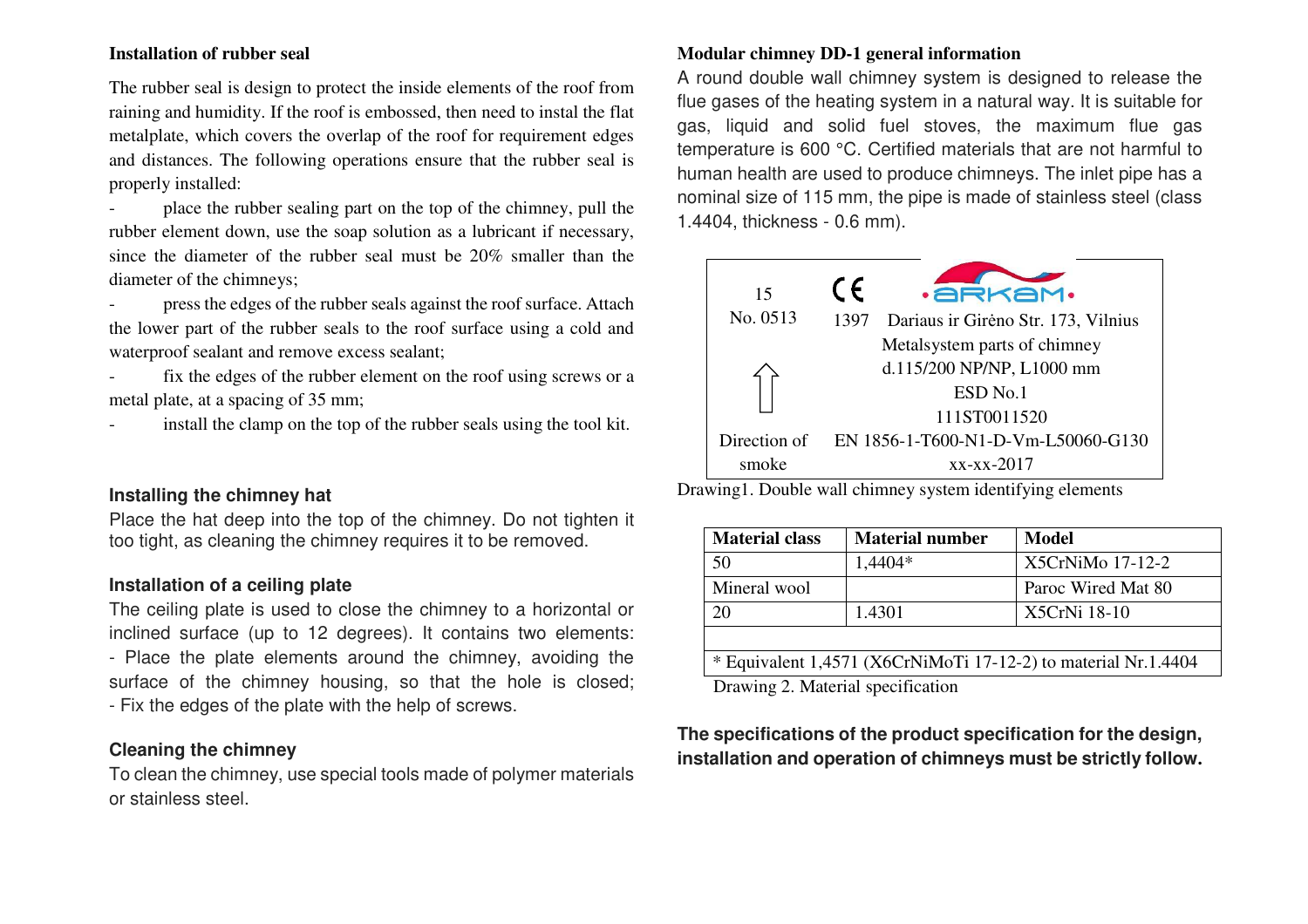#### **Modular chimney DD-1 elements installation**

The assembly of double wall chimneys is carried out as follows: the tubes of the inner chimney are turned one on top of each other so that the outer edge of the upper pipe must cover the outer edge of the lower pipe (see drawing 3), where it is seen that it prevents the rain from entering the chimney.



Drawing 3. Double wall chimney installation

The inner tubes must be tightly connected to a fireproof 1200 ºC silicone. When installing the chimney, external pipes are fastened with stainless steel clamps ISO 15983-4x8-A2 / A2. The amount of stains depends on the diameter of the outer wall. The amount of clamps is shown in Table 1.

| ı. |  |
|----|--|
|    |  |

| Outer wall pipe diameter, mm | <b>Stains quantity, pc</b> |  |
|------------------------------|----------------------------|--|
| 200-                         |                            |  |
| 200                          |                            |  |

# **When installing the chimney, you must maintain a safe distance:**

- the distance between the outer wall of the double walled chimney and the combustible materials must be at least 130 mm; - the distance between the insulated pipe and the combustible materials must be at least 500 mm; - the insulated part of the smoke pipe must be protected (for example, by means of a network) in order to avoid possible accidental human exposure to the surface; - At the intersections of the chimney with other building materials (ceilings, roof, wall), holes of appropriate size (chimney diameter plus double distance from combustible materials) must be made. Empty spaces must be filled with insulating, non-combustible materials attributed to class "A" with an operating temperature of 600 ° C and higher example with a high-quality mineral wool. It is prohibited to connect the chimney elements at the intersections of building structures (see Drawing 4) - The maximum height of the element above the connecting clamp of the last chimney element must be 2 m.



Drawing 4. Mounting the chimney device connection at the intersection of the construction site.